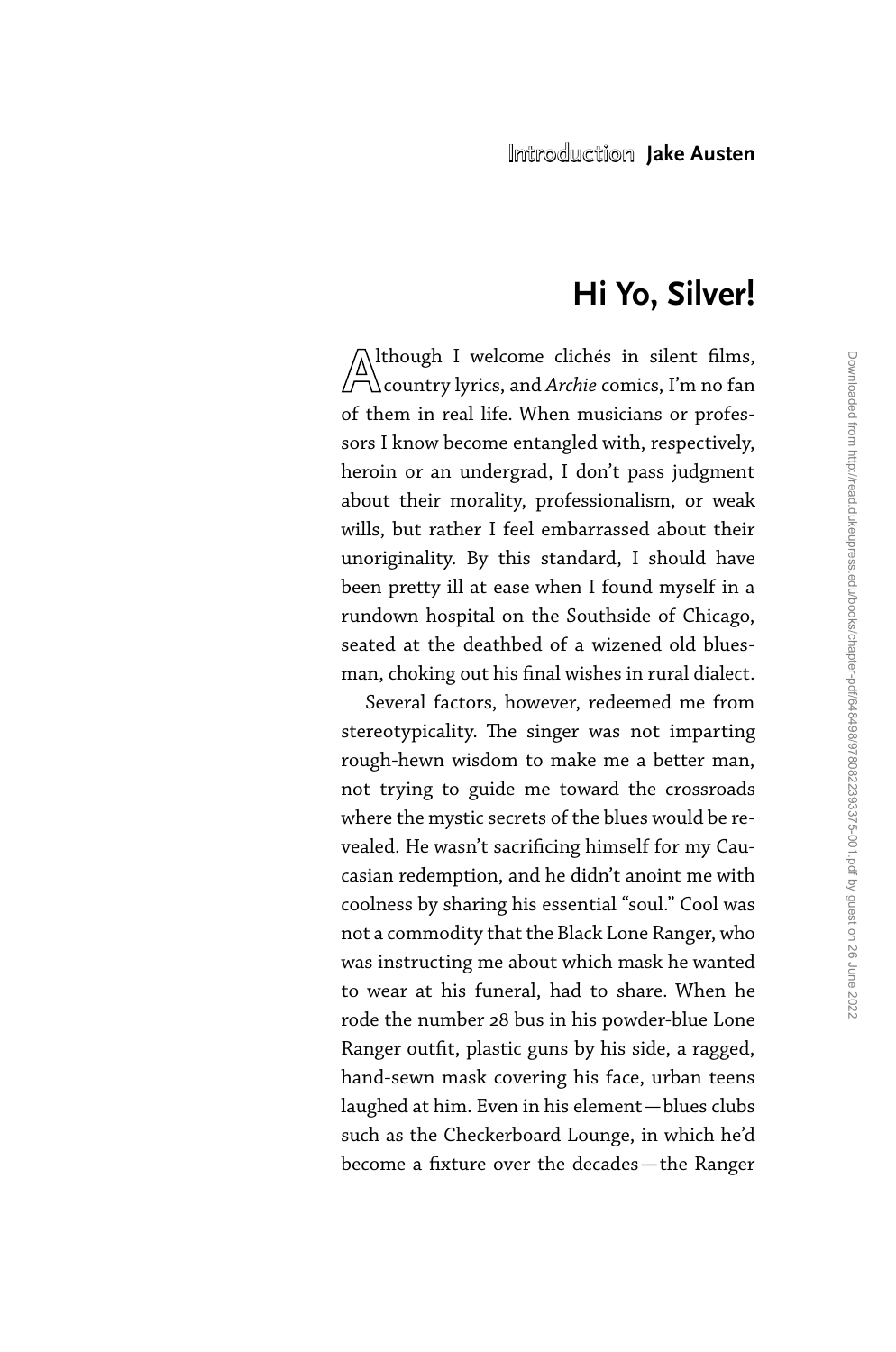was begrudgingly allotted only five minutes a night on stage with the band, singing one of the three Muddy Waters songs in his repertoire, receiving modest applause and no pay.

 But despite being an outsider even among marginalized groups, the Black Lone Ranger had earned a place in Chicago blues history. Sadly, that place seemed to be a dark corner, solely consisting of faded memories made murkier by Old Style beer and Newport smoke; an oral history asterisk to tales of headliners and icons. And it was in regard to this fate of obscurity that the Ranger offered me something significant: a sense of purpose.

 For the better part of the last twenty years, I've been able to gather a group of amateur music historians to document scores of forgotten figures, using the most meager of media outlets: do-it-yourself zines, community radio, and public access television. While we haven't been Alan Lomaxes or Harry Smiths (our documentations don't redefine music history), we've avoided the music magazine traps of letting publicists and advertisers determine editorial content. Although *Roctober* will never be



blessed with the budgets or circulation of the mainstream periodicals, it will never be cursed with oppressive word counts or demographic limitations. And even if we've never wielded enough power to put much money in the pockets of our interviewees (or in ours, for that matter), we take satisfaction in the fact that Google no longer mocks them with a smug "Your search did not match any documents."

I started publishing *Roctober* magazine when I was a student at the Rhode Island School of Design in 1992, if you can use the terms *publishing* and *magazine* to refer to a messy clump of stapled Xeroxes ornamented with crayon marks. I had been making photocopied comics, joke books, and newsletters since grammar school, The author with Black Lone Ranger. but my inspiration for *Roctober* came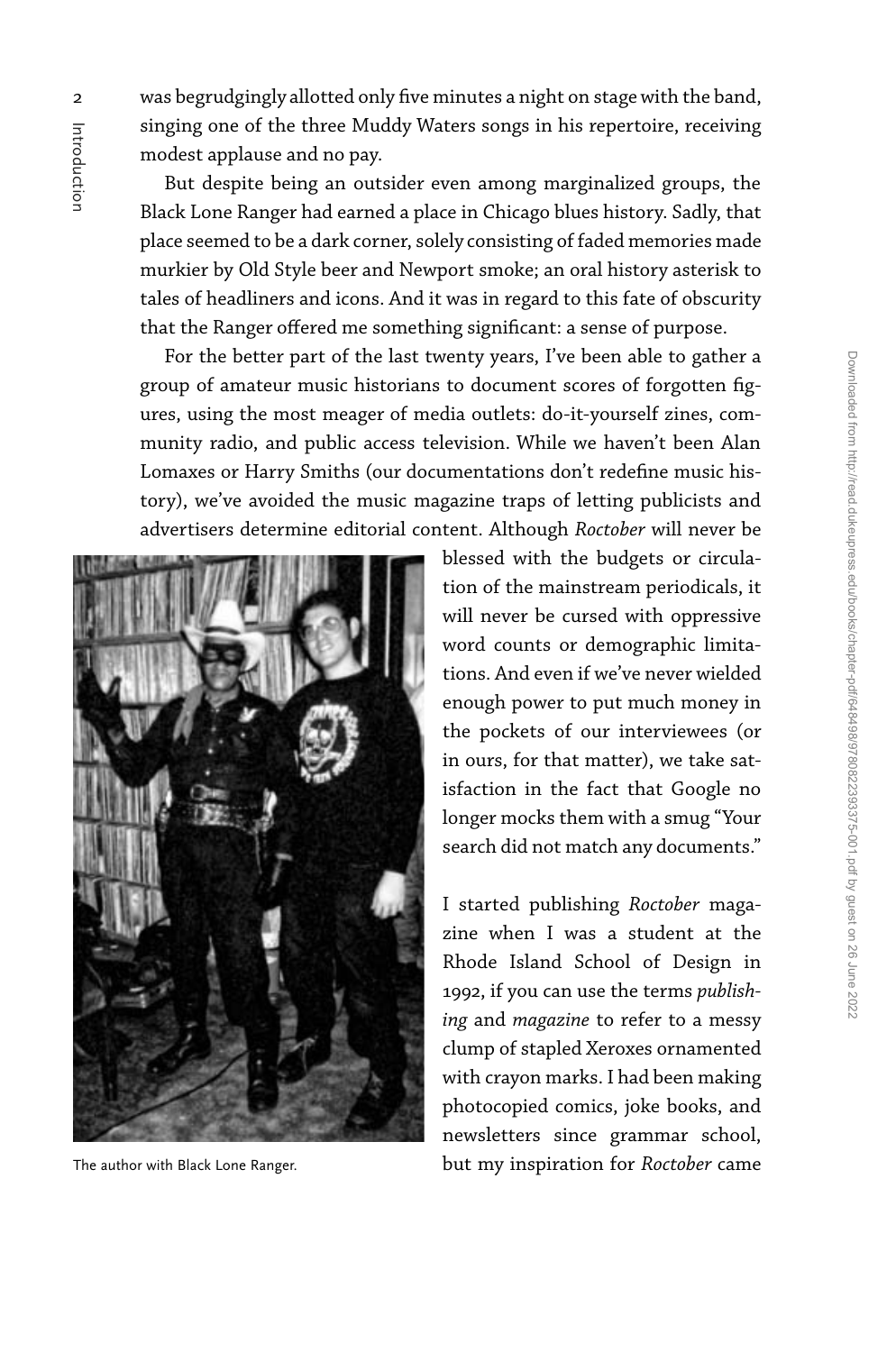less from having printers' ink in my veins than from having a typewritten 3 interview in my backpack and no place to publish it. Weeks earlier the sixfoot- seven Sleepy LaBeef, a rockabilly behemoth, had played at Chan's Eggroll and Jazz, a massive Chinese restaurant in Woonsocket, Rhode Island. Motivated by a call for submissions from some punk rock locals for their proposed zine, some friends and I decided to go to the show and interview Mr. LaBeef. I had enjoyed the singer's resonating baritone several times in Chicago bars, and his down- home charisma, 1950s rockabilly credentials, and thousand- song repertoire held the promise of an amazing backstory.

By pre- Internet standards, I had pretty good research resources: Brown's Ivy League archive at my disposal and access to a network of obsessive record and magazine collectors. But I was surprised to discover that there was little information to be found on a man I considered a legend. It was disappointing, but simultaneously exciting; while it was wrong that history had ignored Sleepy, we were in a position to correct that injustice.

 The interview went well. But the zine we originally did it for as went many of the best-laid plans of people who rocked tattoos and piercings before you could get them in malls—never happened.



*Roctober* number 1 (1992). Cover art: Michael Lazarus.

Not wanting to let our work go unseen, and realizing that the best resource I had as an art school kid was a deep pool of talented peers, I asked my classmates to contribute comics, essays, illustrations, and origami designs as side dishes to the LaBeef main course. Thus, the first issue of *Roctober* was born.

 Since then we've published almost fifty issues, most with color covers, averaging around 100 pages. Circulation ebbs and flows (peaking around 5,000, but usually settling at around half that) depending on the health of record stores, independent distributors, and the influence of review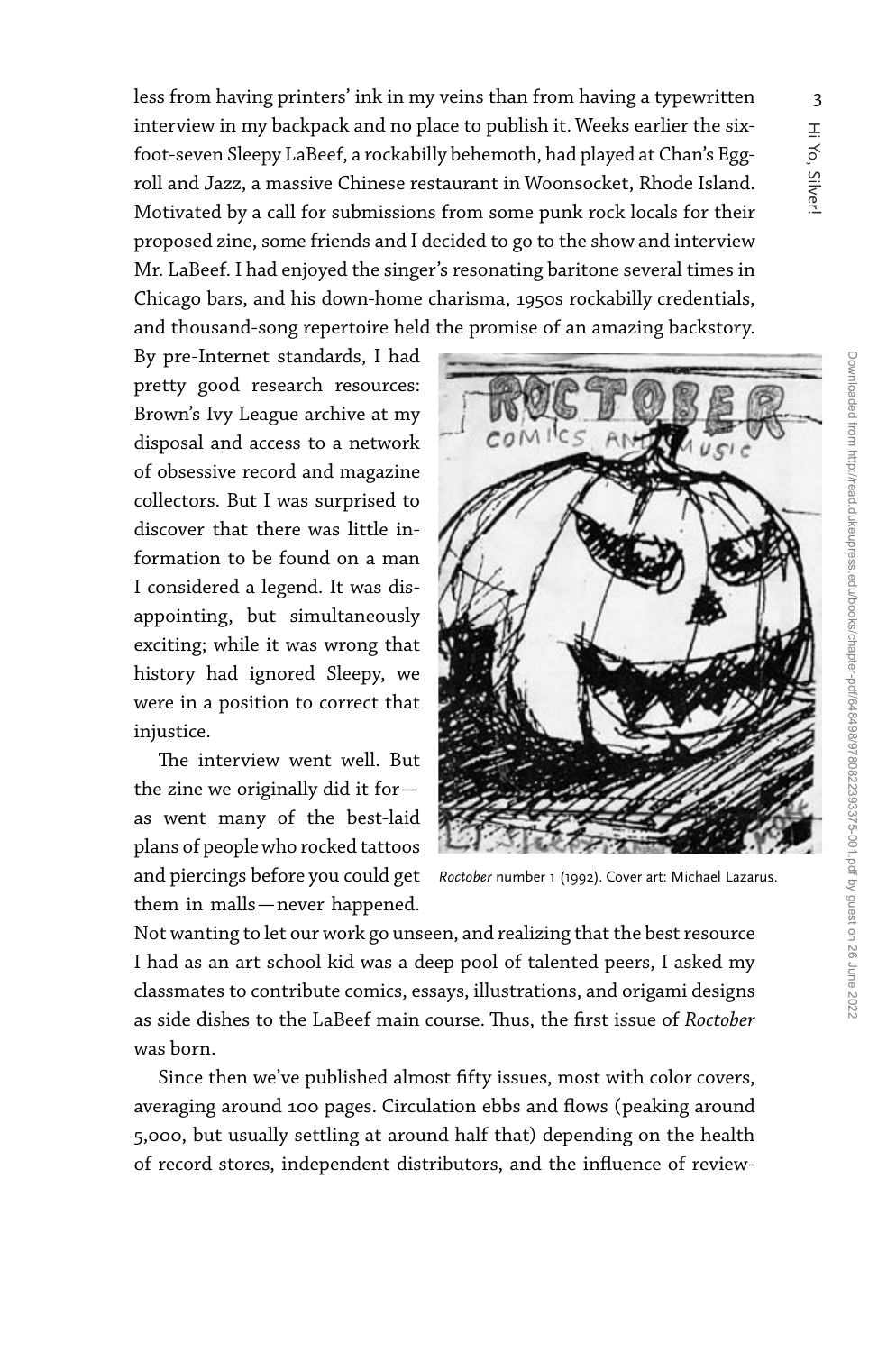ers. But we've always had a hearty base of fervent subscribers, and have never been at a loss for profoundly gifted (unpaid) contributors. We've featured work by some of the best underground cartoonists (including Jessica Abel, Chris Ware, and Ivan Brunetti, who let us publish his surprisingly unrepulsive audition samples for the *Nancy* newspaper strip); over 25,000 borderline- worthless record reviews (a not untypical example: our assessment of the band Orso read simply, "Bore-so."); exhaustive examinations of theoretical genres (like "robot rock"); and an ongoing exploration of everything Sammy Davis Jr. ever sang, said, or did. But the heart of the magazine has always been the lengthy conversations with lost, ignored, or forgotten artists. *Time Out* or *Spin* might ask a writer to boil down an interview to a word- count of 2,000, 700, or fewer words. If a *Roctober* conversation yields 20,000 worthwhile words, then that uncondensed epic is seeing print!

 The mighty Black Lone Ranger was not the perfect *Roctober* interview (his piece is not included in this collection). This is in part because myth and mystery were so important to him (his tall tales outnumbered truths), but also because his low-key career did not have an epic arc that reveals itself in a lengthy, relaxed conversation. We've had some of our best luck with folks whose work might be familiar, but whose biography is unknown (like Sam the Sham of "Wooly Bully" fame); with figures once embraced by the press, but abandoned so long ago they deserve reexamination (David Allan Coe); or with stellar talents like Billy Lee Riley who traveled in the shadows of legends, never getting the big break themselves. But often our best interviews come from the true fringes. A band such as Zolar X may have expected mainstream success, but their quirks, ridiculous antics, and bizarre lyrics understandably never got them beyond their small core audiences. And sometimes the most interesting subjects have been genuine unknowns, like Guy Chookoorian, whose success came in a genre so peripheral (Armenian American novelty parody records), it nearly qualifies as ether.

 To deliver these interviews, *Roctober*'s brilliant group of contributors work countless hours on articles that require them to be researchers, private investigators, interrogators, psychologists, and in some cases, prison chaplains. In addition to a shared desire to bring these stories to light, each writer brings along his (or, in rare cases, her) own motivations. Gentleman John Battles values the relationships he builds with his heroes. One could say he collects semifamous friends the way he collects rare records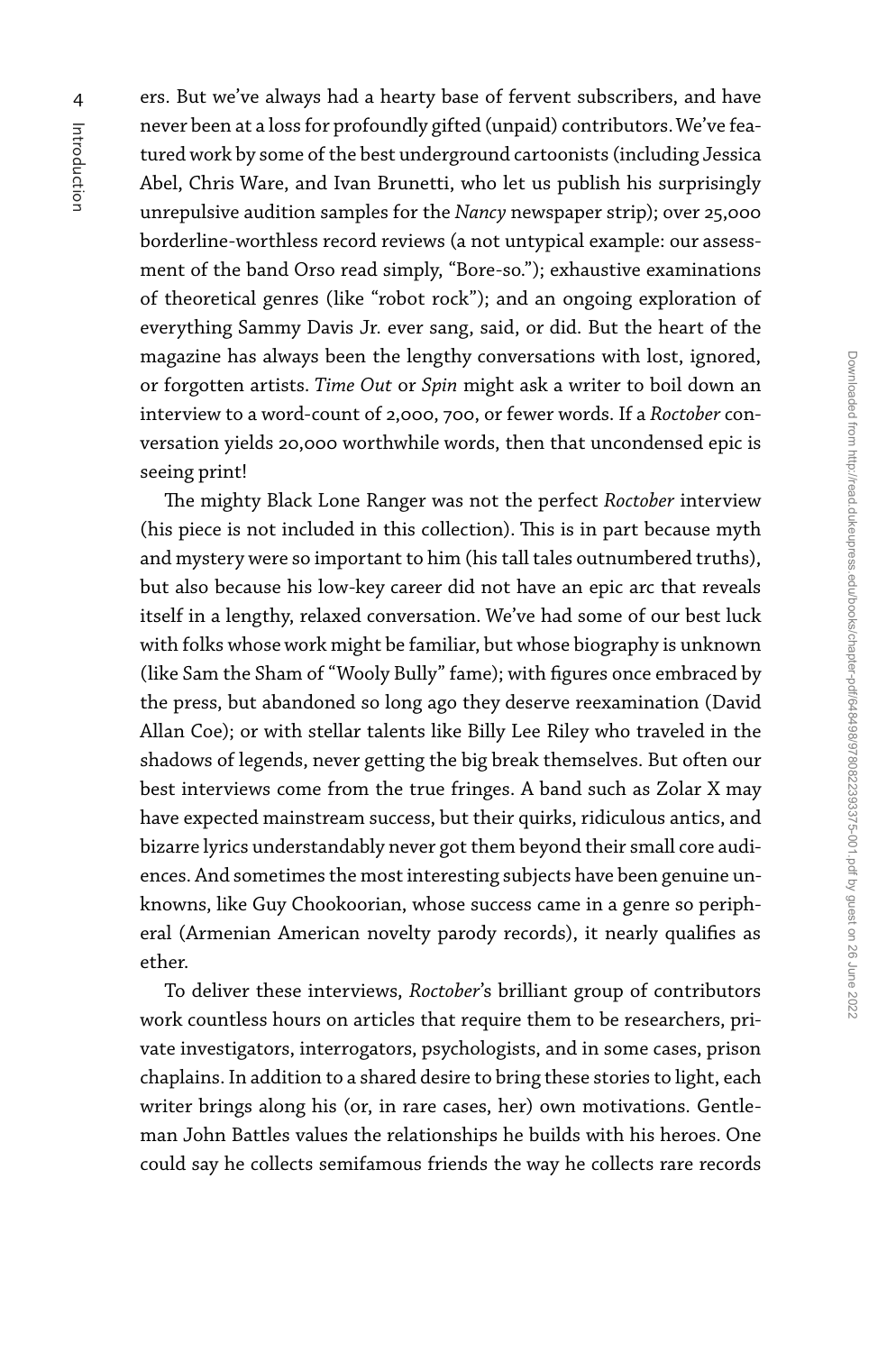Though I suspect his record collection rivals Battles's, Ken Burke is more a proselytizer than a procurer; spreading the rockabilly gospel is his sacred mission. A fine musician himself, Burke's tireless work tracking down the genre's heroes, villains, and scrubs are acts of religious fervor undertaken with the precision and dedication of an illuminated manuscript transcription.

 Other *Roctober* writers are driven by more personal but no less profound motivations. James Porter grew up in Pill Hill, a middle- class African American neighborhood on Chicago's South Side, where many working musicians make their homes. His consumption of pop culture involved great intensity (every music- themed article, Tv show, and radio broadcast meticulously catalogued and cross- referenced in his photographic memory and scrapbooks) and broad diversity (inspired by his father, a Chicago cop with a love for country and western). Today, when James engages a veteran musician in deep conversation, he is not so much delighting in nostalgia but rather filling in the puzzle pieces of his own youth, figuring out what made him the only kid in his schools in the seventies whose tastes extended back to the fifties, across oceans, and beyond color lines rarely crossed in notoriously segregated Chicago.

 Conversely, Jonathan Poletti is as interested in scattering his puzzle pieces as putting them in place. Unlike Gentleman John, he seems just as satisfied if his intense research and journalistic doggedness creates for him enemies rather than friends of his subjects. Mr. Poletti makes innumerable phone calls, maintains thorny correspondences, and tracks down obscure, unpopular texts in pursuit of profiles that ultimately seem to be less about their subjects and more about exploring and deconstructing his own, often ugly, notions of personal, gender, and sexual politics. Ultimately, I expect Jonathan will someday publish a collection of his studies of Zolar X, Jobriath, Lenny Bruce, Wendy Carlos, and the rest of his obsessions, which will collectively read as one of the most jarring, vivid autobiographies ever published.

 My ulterior motives are a bit more selfish than those of my colleagues on righteous journeys of gallant service or redemptive introspection. I've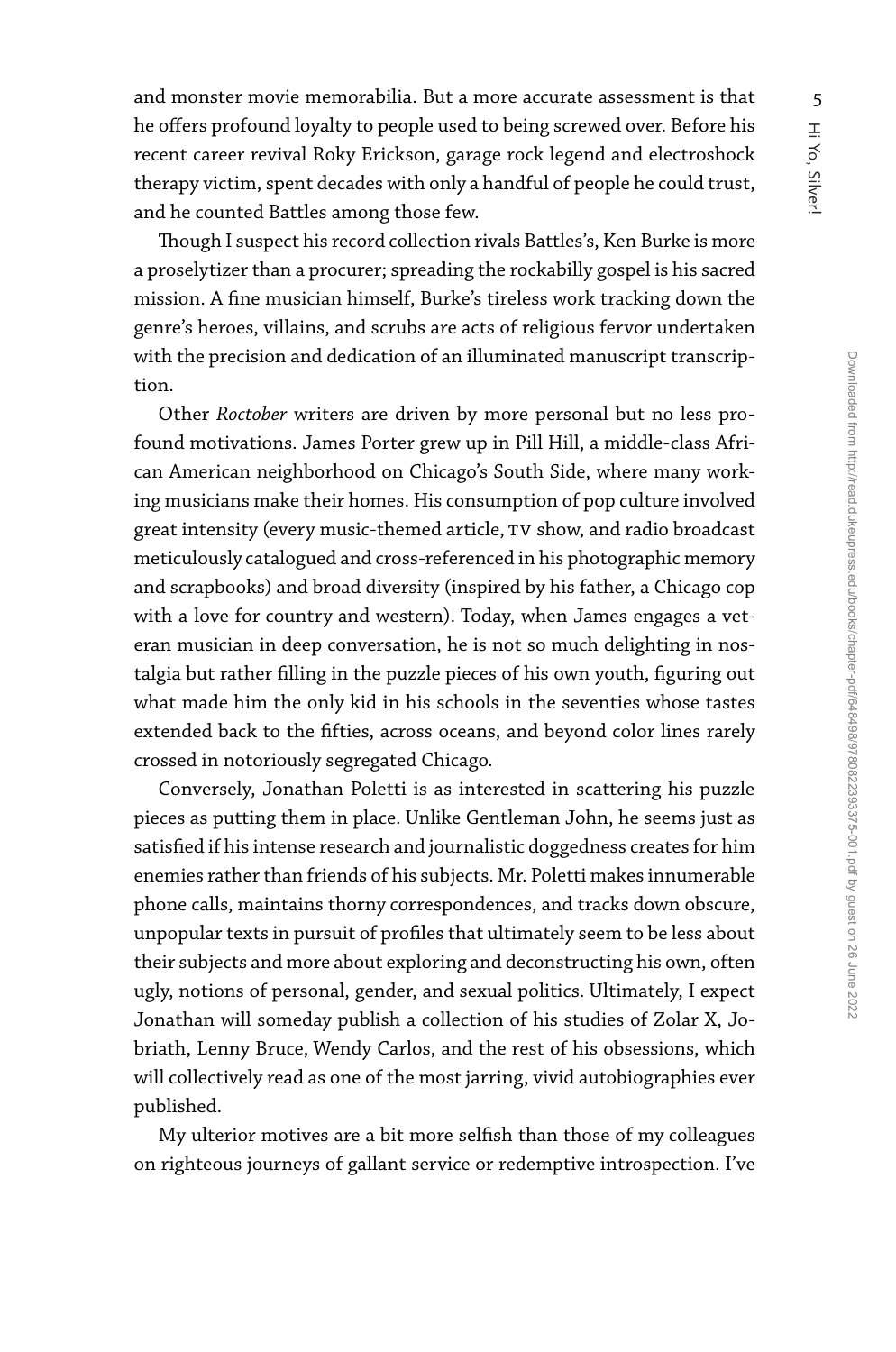never been a particularly sensitive soul when it comes to rock 'n' roll consumption, foregoing the poets and balladeers for the more intense and absurd corners of noisemaking. Not long after launching the magazine, I realized that my greatest reward for tracking down howling R&B shouters, ridiculous gay disco art freaks, and bizarre garage rock eccentrics is that their untold histories and far- out philosophies are usually as wildly pleasurable as their music. To a degree I may be helping these artists tell their tales as a significant service to art and history. But mainly I do it because I *really* dig being entertained. Having Sugar Pie DeSanto share stories of warding off James Brown's advances felt like watching an awesome 3-D movie. Being eye to eye with Oscar Brown Jr. as he critiqued the U.S. government with language that bordered on sedition was positively thrilling. And hearing Paul Zone vividly describe the Fast's stage show, in which breakfast cereal and number-2 pencils were substituted for pyrotechnics, made me experience the kind of pure, honest laughter that comes too rarely in adult life.

*Roctober* launched at a good time to start a zine. Our notoriously messy layout has always embraced the literal cut-and-paste aesthetics of classic zines, but working in the desktop publishing, cheap Xeroxing, and computer- scanning era has its advantages over the purple- fingered mimeograph period, or the days of sticky Smith Corona typewriter keys. In the early '90s, with some help from Seth Freidman's righteous revival of the *Factsheet* 5 zine guide, there was an explosion of thousands of small-press publications, predecessors to today's millions of blogs and specialty websites. High school kids, music geeks, and shut- ins the world over became accustomed to mailing off an envelope stuffed with a few well- concealed dollars and waiting a wildly variable period of time to get an off-the-grid, quirky publication in return. It didn't hurt that zinedom's main cheerleader, the DiY- centric punk rock scene, was going through an uncomfortable, but lucrative, mainstreaming. At one point during the Green Day–led pop punk boom, Maximumrocknroll, the not-for-profit "punk bible," was making so much money that they randomly sent checks for a few hundred dollars to *Roctober* and, I assume, dozens of other zines.

 Although *Roctober* was on the surface slicker and more professionallooking than many of its Kinko's- born brethren, several things made it clear that we had more in common with a ninth-grade-girl's-diary zine than with an ultrahip indie rock mag, or MTv- friendly music glossy. The most important of these has always been our refusal to recognize demo-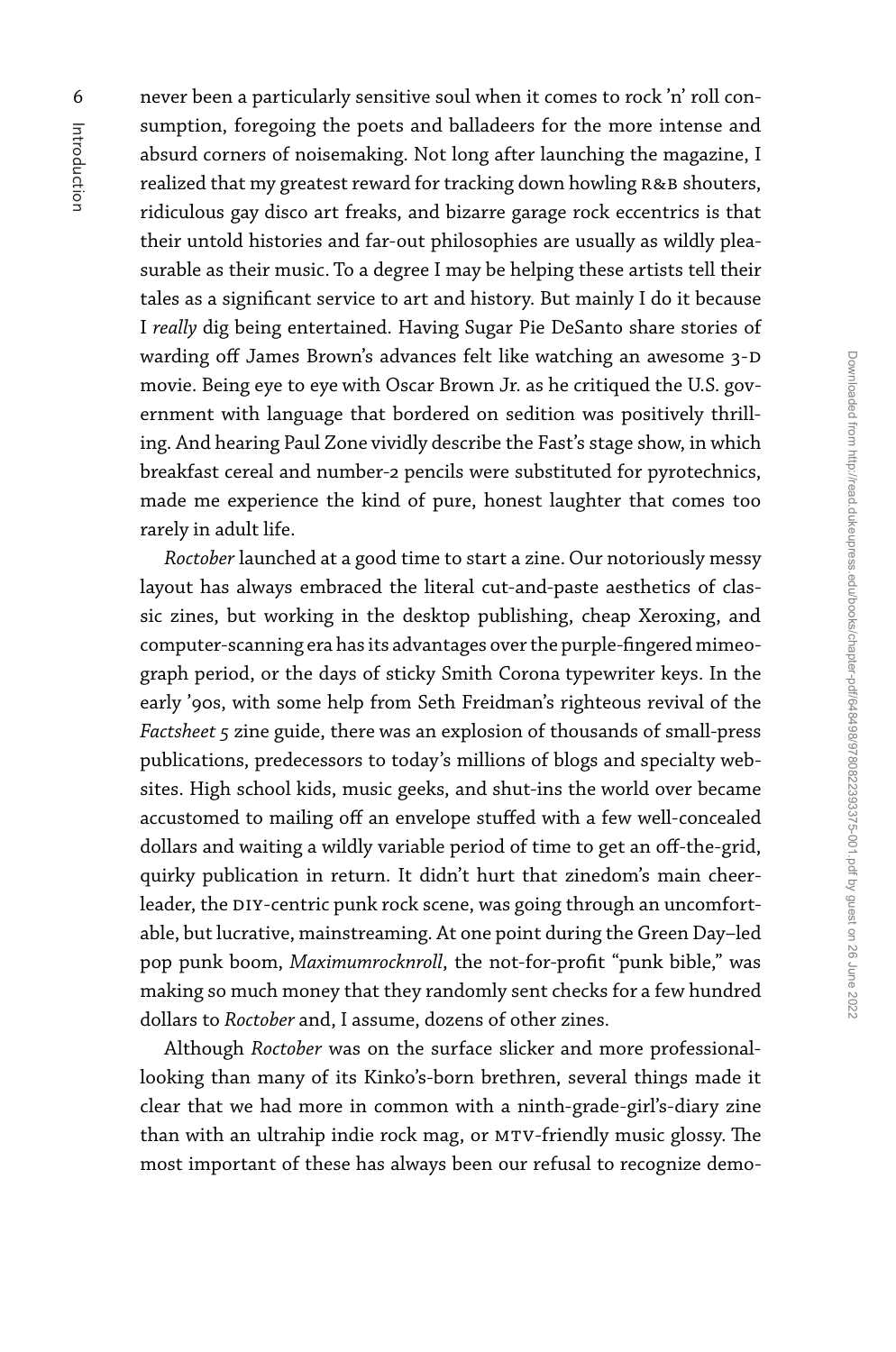graphic boundaries. We pride ourselves on our ludicrously expansive defi- 7 nition of rock 'n' roll, that includes, but is not limited to, R&B, metal, punk, rap, doo- wop, disco, noise, one- man band music, gospel, jazz, glam, country, big band, and any vaguely rhythmic audio produced by monkeys, little people, or professional baseball players. In addition to this, we strive to stand out by having an approach that is more populist than hipster-ism usually allows. Instead of making readers feel stupid for not knowing about some obscure performer, our writers share their enthusiasm for their subjects in such an infectious way that it holds the interest of those who have yet to, and may never, hear the artist's music. Each interview's introduction is meant to offer welcoming information to the innocently ignorant and artful affirmations to the intimately informed. Readers respond because our kooky subjects are respectfully presented, without a hint of ironic distance, as genius auteurs rather than sideshow spectacles. Never buying into "so-bad-it's-good," the unwritten *Roctober* manifesto makes it clear that any art that isn't boring is high quality. Certainly everything bombastic or colorful is not great; loud, melodramatic music can be unoriginal or insincere enough to elicit yawns despite thunderous volume and lightning-like flash. But genuinely strange, unprecedented, joyfully out- of- kilter work is almost never dull.

We often receive mail stating that *Roctober* is the music magazine for

people who thought they were totally over music magazines. And when we are reviewed a frequent theme is that there is something revolutionary about making readers interested in music they didn't think they cared about. This is typified by an excerpt from a *New Disorder* webzine review: "*(Roctober's)* not all punk, or even a little bit punk, but the magazine as a whole couldn't be more punk."

People frequently ask me if *Roctober* will transition to a web-only publication at some point. Obviously, given the current economics of both the music and print industries, this *Roctober* number 41 (2005). Cover art: Derek Erdman.

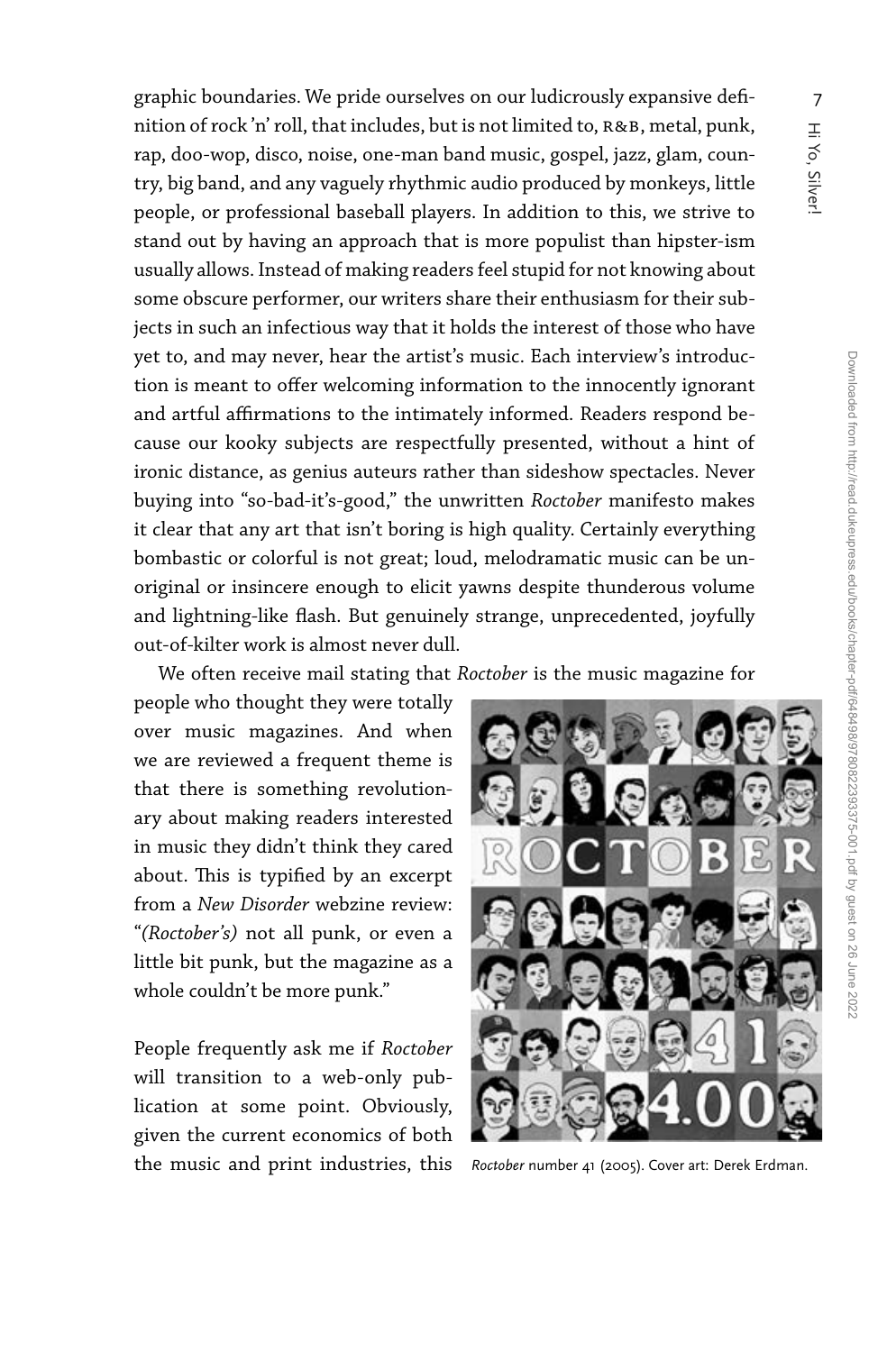seems like it would make sense, yet our work would not be possible in cyber-zine form. Our virtuoso contributors are willing to toil over articles and interviews without pay in large part for the unique reward of physically holding the work in their hands. Likewise, I would not put in the hours without the prospect of being able to fantasize that I am walking in the footsteps of iconic print magazine editors like *Mad*'s William M. Gaines, *Famous Monsters of Filmland*'s Forry Ackerman, or *Maximumrocknroll*'s Tim Yohannan. I love magazines, and would like to think *Roctober* is an offspring of not only the punk zines I dug in the eighties and the goofier rock magazines I loved from the seventies like *Creem* and *Rock*  Scene, but also of the fabled mimeographed sci-fi fanzines that preceded their rock 'n' roll successors. I grew up in awe of the voluminously researched articles in the *New Yorker*, the abstract haikus that were the regional rankings in Wrestling fan mags, the sublime balance between Civil Rights Movement coverage and bikini cheesecake shots in Chicago's own *Jet*, and the glorious absurdity of teenybopper rags, such as *16*, Britain's *Smash Hits*, and Cynthia Horner's *Right On!* (which championed Prince before any other publication). I was blessed to grow up in Chicago, a city that not only had a great public library, with dusty boxes of '60s hippie newspapers and '70s punk magazines in their periodical archives, but also had stores like Larry's, Bob's Newsstand, and Shake, Rattle & Read that made ancient monthlies accessible.

 In my mind *Roctober* is as much a publication that honors the history of magazines as the history of rock 'n' roll. Our logo pays homage to *Right On!* We've had tribute covers of *TV Guide*, *Highlights*, and *Famous Monsters*. We published a "swipe" issue, consisting of articles reprinted from legendary, out-of-print music magazines like Punk, Bomp, and (my all-time favorite) *Kicks*, supplemented by new interviews with the defunct publications' creators. We've even published a *Mad Magazine* tribute issue so extensive that it led to one of my proudest moments in publishing: receiving a ceaseand- desist letter on glorious Alfred E. Neuman stationery. Public Radio often brags of "Driveway Moments," broadcasts so intriguing that listeners remain in parked cars, glued to their radios long after reaching their destinations. *Roctober* is proud of our similar achievements: "Faux Constipation Moments," where our lengthy articles so fascinate a reader that he or she sits on the toilet long after their business is done. As long as there are toilet tanks, twelve-hour between-gig tour van rides, and slow days work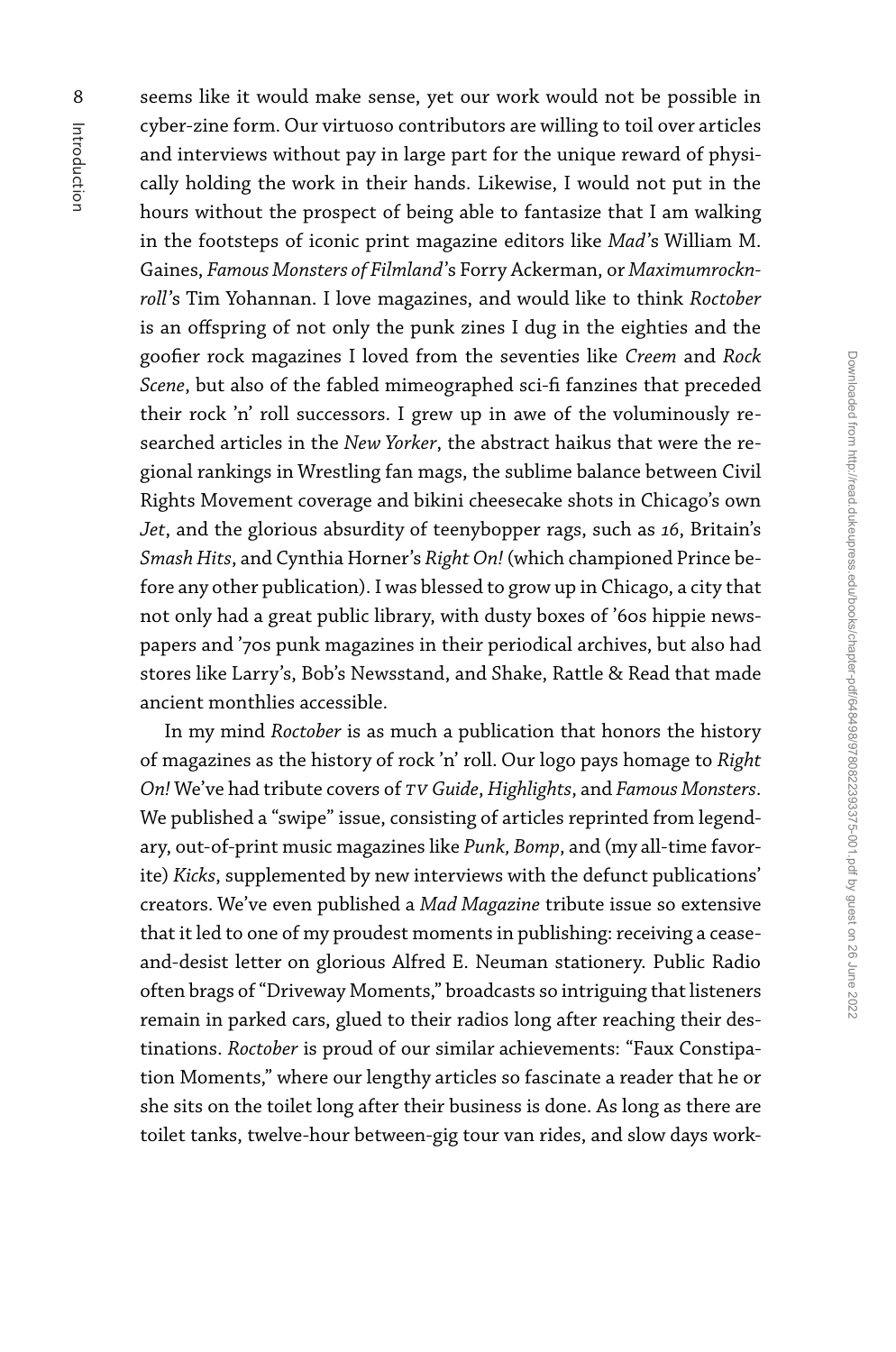ing retail at record stores, *Roctober* will proudly continue to be a "pulp and 9 staple" publication.

*Roctober* has given me many gifts over the years, and it's hard to isolate the highlights of the experiences it has allowed me to enjoy. The pieces included in this collection spotlight some of those moments (look for the delightful pornography-fueled event following the David Allan Coe interview), but there are myriad others. On the basis of one seminegative clause in a glowing review of his memoir, Eddie Shaw, the brilliant, self- critical bassist of '60s garage punk band the monks invited me, a stranger, to be the only nonband and nonfamily attendee at the monks' reunion weekend in the Minnesota backwoods. Slack jawed, I enjoyed bonfires, storytelling, and jam sessions with my all-time favorite "lost" band. A visit to the Chicago suburbs to get photos for an article about Jack and Elaine Mulqueen, a couple that hosted a local children's dance show in the '60s, inspired my wife and me to start *Chic- A- Go- Go*, a cult- favorite cable access dance show that we have happily churned out for over 700 consecutive weekly episodes. And spending time sitting in a Skokie deli eating kreplach with Milt Trenier, the jump blues legend who married his way into Chicago suburban Jewishness, was one of the most pleasant afternoons I've ever spent. Simply put, despite having made less money than a nonunion janitor and having put in a lot of ninety- eight- hour workweeks, *Roctober* has given me a profoundly satisfying life. I truly dig sharing the stories, music, and energy of some of the hippest square pegs in music history.

 Not long after his bedside directives, the Black Lone Ranger rode off into the sunset. His brother (who was wearing a turban encrusted with costume jewelry when we met) and his sister (who did not dress like a character from a cliffhanger movie serial) were happy to receive the instructions from their mysterious sibling, and the Ranger's funeral was held according to his wishes. Standing over the casket at Taylor's Funeral Home and gazing at the masked man's earthly shell (in full costumed glory, of course), I realized that the Black Lone Ranger had actually offered me more than an opportunity to document his existence. The way he spent years in the shadows of blues clubs waiting for a few minutes of action demonstrated the patience and optimism that define the lengthy careers of never- say- die *Roctober* artists such as the Good Rats, Oscar Brown Jr., and Zolar X. In each case they refused to succumb to negativity, conventional